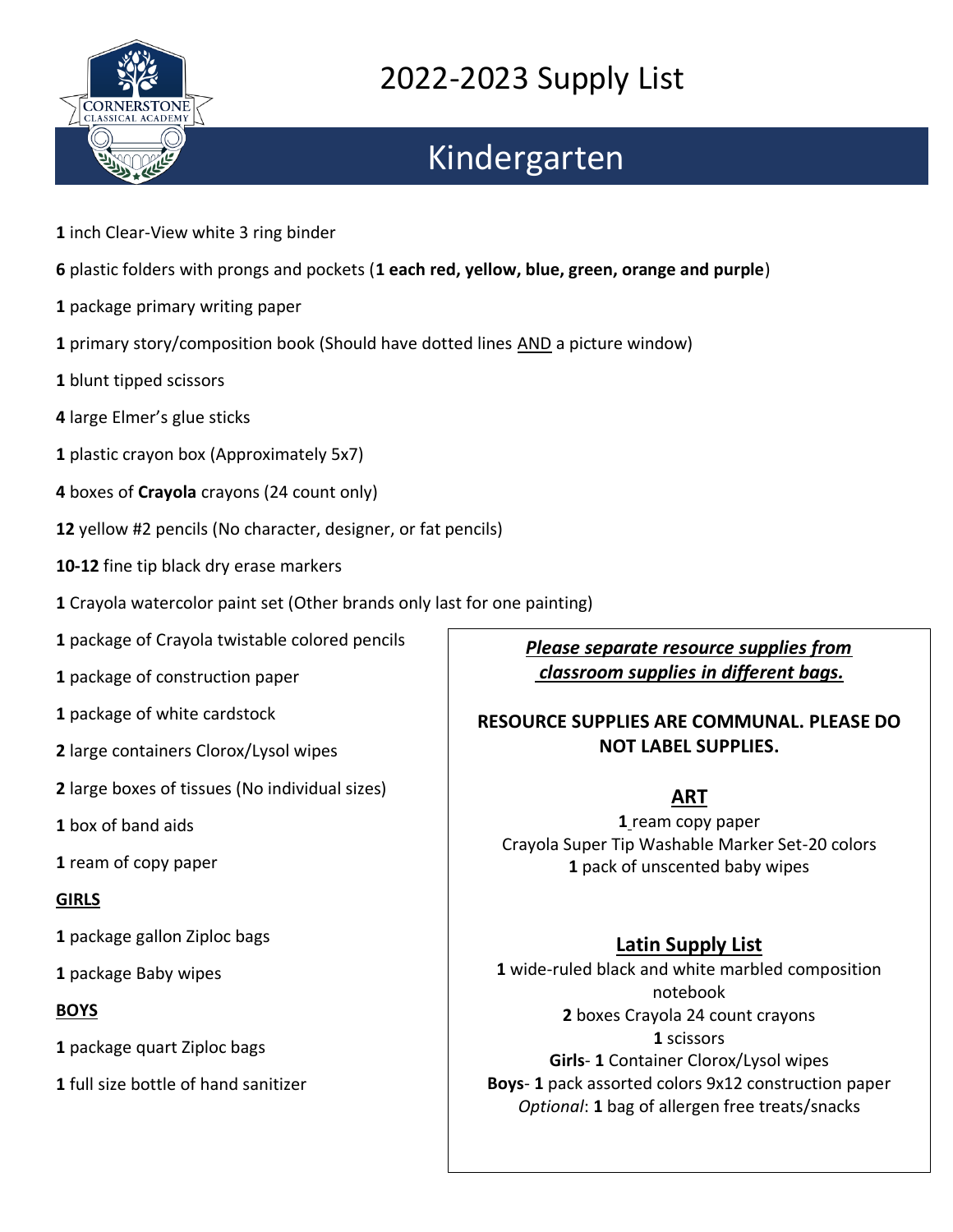

# First Grade

### Please **do not** label supplies with name.

- 36 count box Crayola colored pencils
- 24-count box Crayola crayons
- blunt tipped scissors
- **packs** of 8 fine tip black EXPO dry- erase markers (Thin only)
- sharpened #2 Ticonderoga pencils
- Primary composition notebooks (**must** be primary with writing lines on bottom and blank space on top)
- packs of red pencils (Integra brand preferred, **Item #38274**, available on Amazon)
- plastic, poly folder with pockets and prongs (**1 each green, blue, red, yellow**)
- reams white copy paper (laser/copier compatible)
- large 3 ring pencil pouch
- 3-count packs of Elmer's glue sticks (**Large size**)
- bottle Elmer's white glue bottle
- large pink erasers
- roll of paper towels (pick a size preferred)
- large containers Clorox/Lysol wipes
- pack of colored cardstock
- pack of white cardstock
- box of Band-aids

#### **GIRLS:**

package gallon Ziploc bags

#### **BOYS:**

package quart Ziploc bags

*Please separate resource supplies from classroom supplies in different bags.* 

#### **RESOURCE SUPPLIES ARE COMMUNAL. PLEASE DO NOT LABEL SUPPLIES.**

### **ART**

 ream white card stock paper 4 Count Highlighter (yellow, green, orange, pink) count EXPO markers, chisel tip, assorted colors

### **Latin Supply List**

 plastic, 3-prong folder wide-ruled black and white marbled composition notebook boxes Crayola 24 count crayons big glue sticks **Girls- 1** container hand soap **Boys**- **1** box sharpened pencils *Optional*: **1** bag of allergen free treats/snacks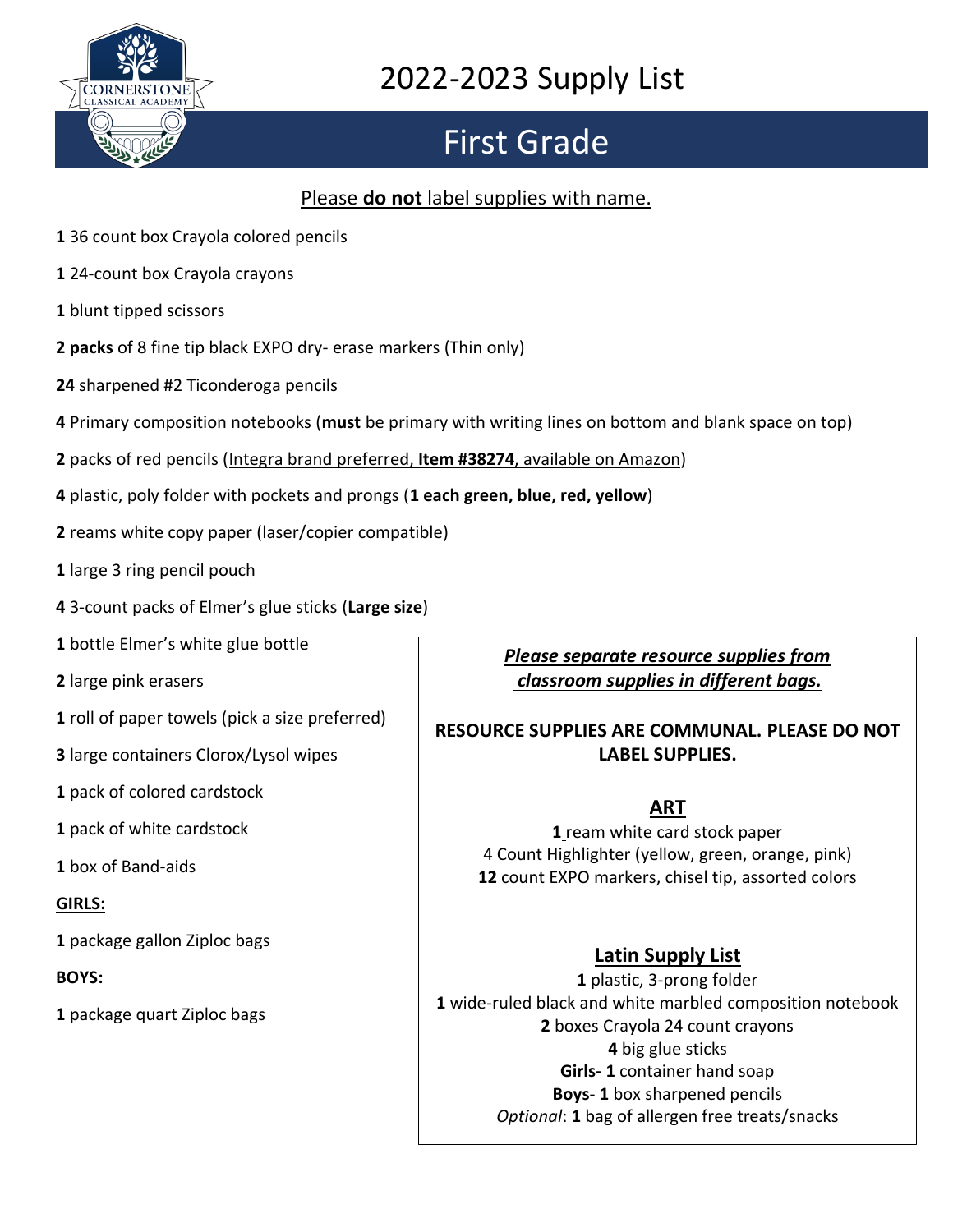

# Second Grade

- wide-ruled black and white marbled composition notebooks
- folders with prongs and pockets **(1 each red, yellow, green, blue, orange)**
- #2 sharpened Ticonderoga pencils
- Ticonderoga erasable red grading pencils
- packs of Crayola crayons (24 count)
- 3-pack of glue sticks
- blunt tipped scissors
- package of wide ruled notebook paper with reinforced edges
- container Clorox/Lysol wipes **PER SEMESTER**
- ream of copy paper (laser/copier compatible) **PER SEMESTER**
- packs fine tip black dry erase markers **PER SEMESTER**
- boxes of tissues
- roll of paper towels
- bottle of hand sanitizer
- ruler with inches and metric
- large pink erasers
- highlighters
- packages of 3x5 index cards
- pack of colored pencils
- plastic pencil box (8.5 x 2.5 x 5.5 inches)
- pack of unscented baby wipes

**Girls**  box quart size bags

**Boys**  box sandwich size bags *Please separate resource supplies from classroom supplies in different bags.* 

#### **RESOURCE SUPPLIES ARE COMMUNAL. PLEASE DO NOT LABEL SUPPLIES.**

#### **ART**

 Fiskars Non-stick pointed tip kid scissors 5 in. Crayola **20** count Broad line Classic Markers packs Disinfecting Wipes

#### **Latin Supply List**

 plastic, 3-prong folder wide-ruled black and white marbled composition notebook boxes Crayola 24 count crayons scissor **Girls**- **1** box of tissues **Boys**- **1** pack of multi-colored tissue paper *Optional*: **1** bag of allergen free treats/snacks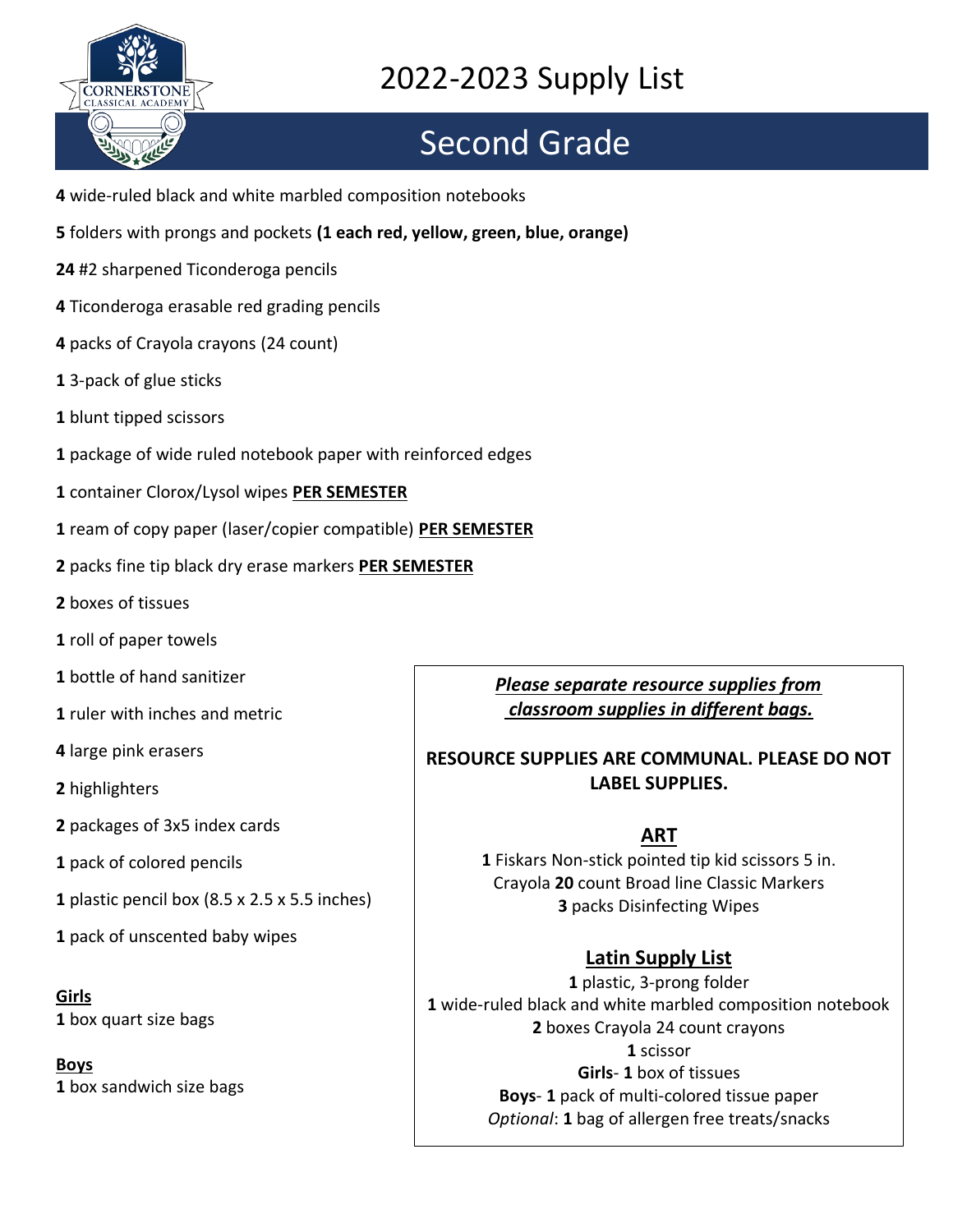

# Third Grade

- pocket dictionary (Merriam-Webster Edition)
- composition wide-ruled notebooks (labeled with names) -(**1 each blue, yellow, green, purple, red, black)**
- 3-prong folders (labeled with names)- **(1 each blue, yellow, green, purple, red, black)**
- clear shoebox sized container to hold supplies in cubby
- container Clorox/Lysol wipes
- box Crayola colored pencils
- box Crayola markers
- box Crayola crayons
- pack multicolored highlighters
- pair of blunt-tipped scissors
- pencil pouch
- ruler
- glue sticks
- pack red pens
- pre-sharpened yellow #2 Ticonderoga pencils
- large pink erasers
- package pencil top erasers
- 2-pack sticky notes
- pack wide ruled notebook paper
- boxes tissues
- ream of copy paper
- fine tip black dry erase markers

#### **Girls**

 box sandwich size bags box Band-Aids bottle hand sanitizer

#### **Boys**

 box gallon size bags roll paper towels pack index cards

#### *Please separate resource supplies from classroom supplies in different bags.*

#### **RESOURCE SUPPLIES ARE COMMUNAL. PLEASE DO NOT LABEL SUPPLIES.**

#### **ART**

 Black Paper Mate Flair Felt Tip pen set, .7mm count Pen+Gear mini poster boards 11"x14" pack unscented baby wipes

### **Latin Supply List**

 plastic, 3-prong folder wide-ruled black and white marbled composition notebook boxes Crayola 24 count crayons big glue sticks **Girls**-**1** pack of 10 markers **Boys**- **1** 4 pack of multi-colored Expo Dry erase markers *Optional*: **1** bag of allergen free treats/snacks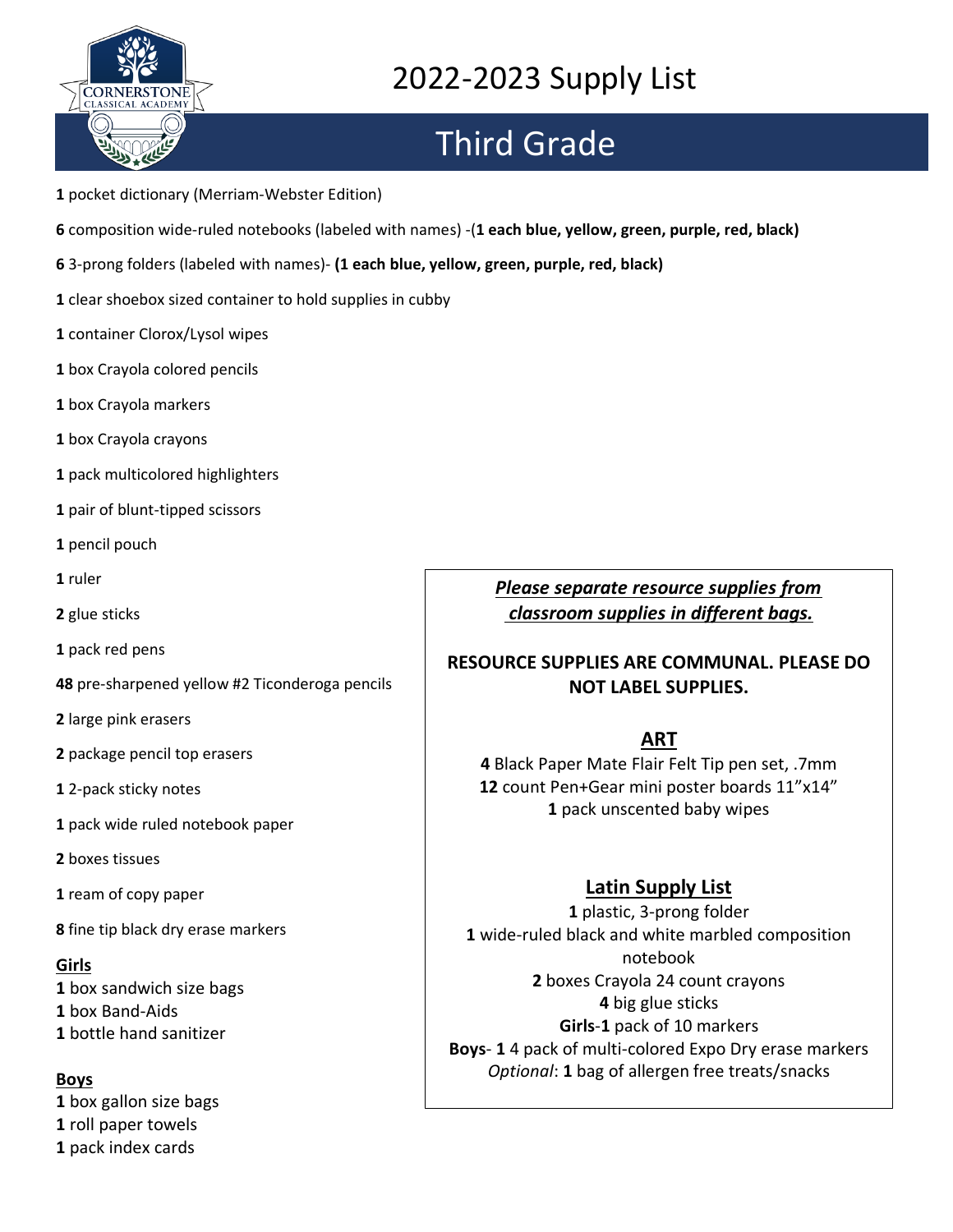

# Fourth Grade

- 2 inch ring binder
- red, **3** green, **3** blue, **3** black pens **OR 3** Bic multi-color pens
- pack of plastic dividers with tabs
- pack of 10 page protectors
- clipboard
- pencil pouch
- box of Crayola crayons (24 pack)
- 8-pack of Crayola colored pencils
- pair of scissors
- glue sticks
- #2 Ticonderoga pencils
- highlighters
- large white erasers (Pentel Hi-Polymer)
- package of pencil top erasers
- large box of tissues
- container Clorox/Lysol wipes
- reams of white copy paper
- roll of blue painter's tape
- packages of wide-ruled notebook paper
- packs of 3x5 white index cards
- protractor
- ruler
- dry erase markers (any color)
- fine tip dry erase markers (any color)
- packs sticky notes
- wide-ruled composition notebooks

*Please separate resource supplies from classroom supplies in different bags.* 

**RESOURCE SUPPLIES ARE COMMUNAL. PLEASE DO NOT LABEL SUPPLIES.**

### **ART**

 fine tip black Sharpies Fiskars 7" student scissors Chinet Classic Premium Disposable oval paper plate platters, 12 <sup>5/8</sup> x 10

### **Latin Supply List**

 2-inch, three-ring binder pkg page protectors ream copy paper scissor pkgs 3X5 index cards **Girls**- **1** box gallon Ziploc bags **Boys**- **1** box quart Ziploc bags *Optional*: **1** bag of allergen free treats/snacks

### **Personal Copy of Grade-Level Books for notes to be taken during Literature. (All of these books can be purchased on Amazon)**

- **Anne of Green Gables** ISBN: 978-0-553-21313-3
- **Johnny Tremain** ISBN: 978-0-547-61432-8
- **Treasure Island** ISBN: 978-1-890517-04-5
- **Robin Hood** ISBN: 978-189051416-8
- **King Arthur and the Round Table** ISBN: 1-890517-35-6
- **The Legend of Sleepy Hollow** ISBN: 1-890517-14-3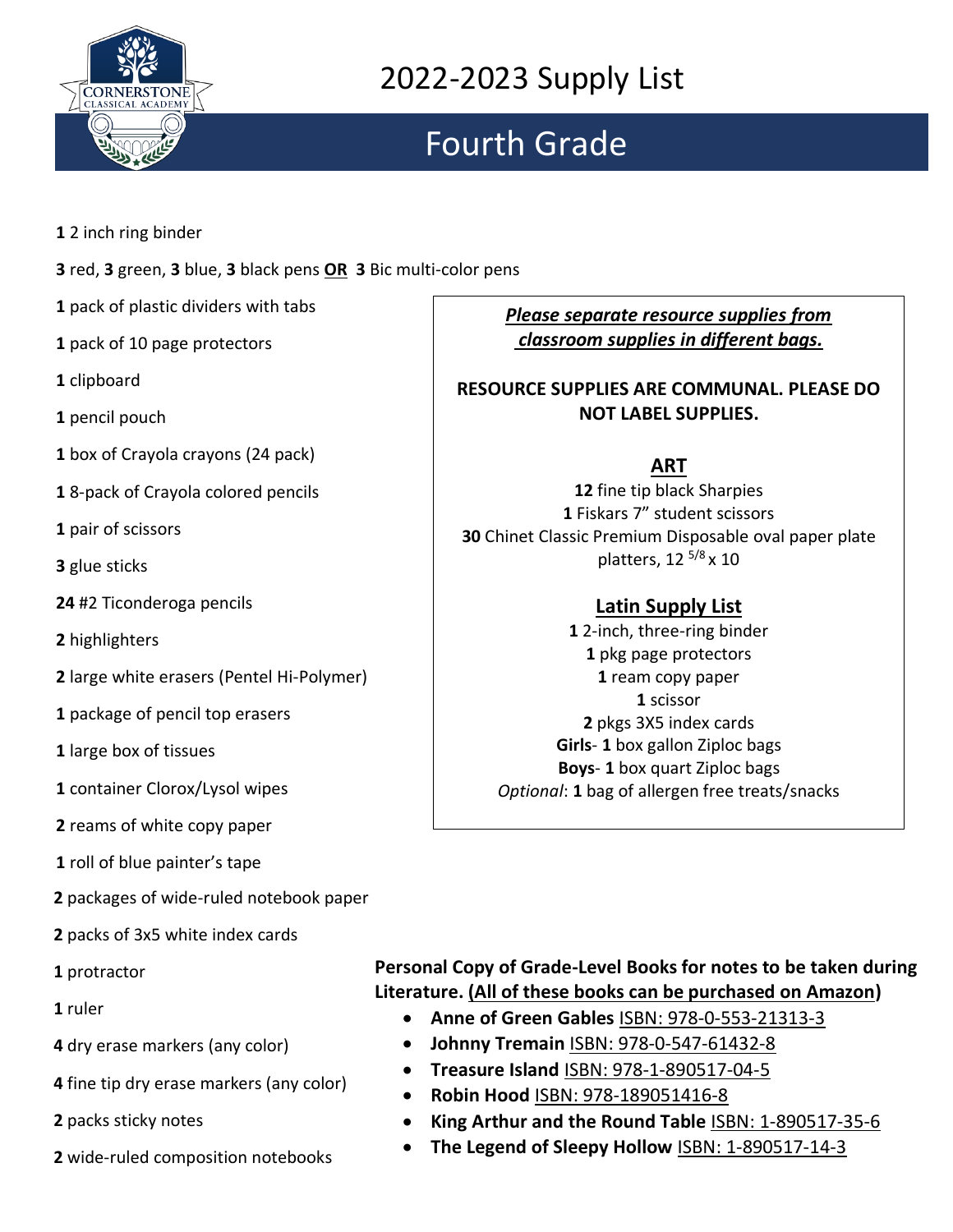

# Fifth Grade

- **1** 24-pack pre sharpened #2 pencils
- **1** pack of colored pencils
- **1** pack of washable markers
- **1** pack of black or blue pens (*no click pens or gel pens*)
- **1** pack of 2-3 red pens (*no click pens or gel pens*)
- **1** pack of glue sticks
- **1** pair of scissors
- **1** pack of 3-4 highlighters (any color)
- **1** pack of black Sharpie markers
- **1** pack of Expo markers
- **1** 2" or 3" plastic binders
- **1** pack (8 tab) plastic dividers with pockets
- **1** 12-inch ruler
- **1** zipper pouch (must be compatible with a three- ring binder)
- **3** packs of loose-leaf index cards (replace as needed during the school year)
- **2** packs of college-ruled loose leave notebook paper (replace as need during the school year)
- **3** composition notebooks (no spirals)
- **1** solid colored plastic folder with pockets (no prongs)
- **1** dictionary (Merriam-Webster edition. **No pocket edition**)
- **1** shoebox size plastic container with lid to hold extra supplies
- **1** box of tissues
- **1** ream white copier paper
- **1** container Lysol wipes
- **1** protractor
- **1** box sandwich bags

*Please separate resource supplies from classroom supplies in different bags.* 

#### **RESOURCE SUPPLIES ARE COMMUNAL. PLEASE DO NOT LABEL SUPPLIES.**

### **ART**

**12** pack fine tip Sharpies **1** roll Scotch Removeable Double-Sided tape ¾"X 200" **1** Fiskars 12-inch Wooden Ruler

### **Latin Supply List**

**1** 2-inch, three-ring binder **4** big glue sticks **2** pkgs 3X5 index cards **Girls**- **1** ream of multi-colored cardstock paper **Boys**- **1** ream of white cardstock paper *Optional***: 1** bag of allergen free treats/snacks

**Literature. (All of these books can be purchased on Amazon)**

**Personal Copy of Grade-Level Books for notes to be taken during** 

- **The Comedy of Errors** ISBN:978-0-7434-8488-6
- **The Secret Garden** ISBN: 978-0-06-440188-3
- **The Adventures of Tom Sawyer** ISBN: 0-486-40077-8
- **The Wind in the Willows** ISBN: 1514664593
- **Alice's Adventures in Wonderland** ISBN: 978-91-7637-227-2
- **Narrative of the Life of Frederick Douglas** ISBN 9781503287273
- **The Adventures of Sherlock Holmes** ISBN 1514639041
- **Learning Cursive: Handwriting Practice for Teens** ISBN: 978-154-109073-6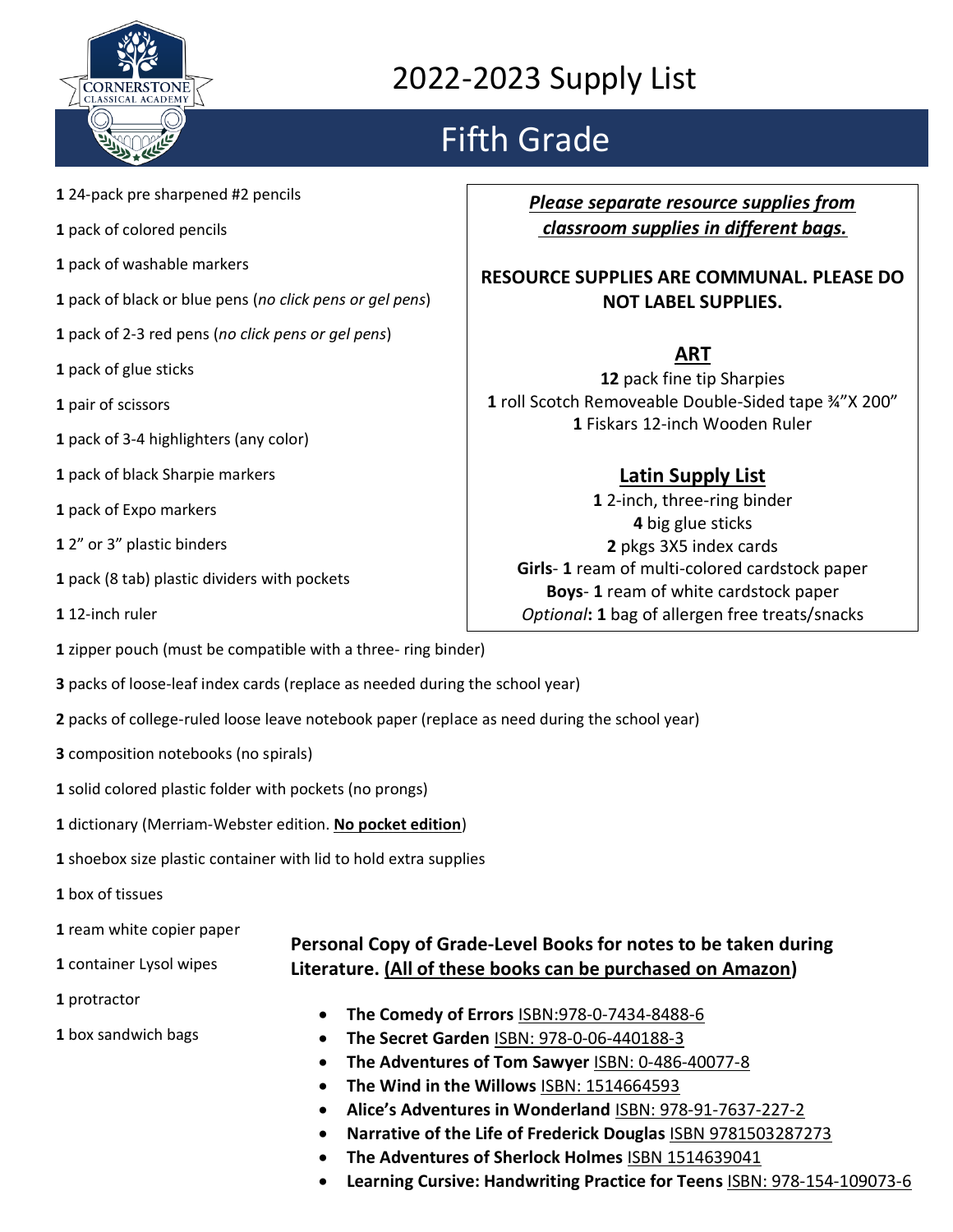

# Sixth Grade

- **48** sharpened #2 Ticonderoga pencils
- **1** pack assorted pens (any color)
- **6** highlighters
- **1** 3" inch 3 ring binder (can be zippered)
- **1** pencil pouch with 3 holes for binder
- **2** packs college ruled notebook paper
- **1** pack of 8 plastic dividers
- **2** glue sticks
- **2** reams of white copy paper
- **1** pack of colored pencils
- **2** 5-count pack of black expo markers (Chisel tip)
- **2** containers of Lysol wipes
- **1** red plastic folder with 3 prongs
- **1** pack of colored copy paper
- **Girls** 1 Roll of paper towels
- **Boys** 1 box of tissues

*Please separate resource supplies from classroom supplies in different bags.* 

#### **RESOURCE SUPPLIES ARE COMMUNAL. PLEASE DO NOT LABEL SUPPLIES.**

### **ART**

 count assorted colors fine point Sharpie Permanent **Markers**  count round Chinet White Dinner plates, 10 3/8" count Large Paper Mate Pink Pearl Eraser

### **Latin Supply List**

**1** 2-inch, three-ring binder **4** big glue sticks **2** pkgs 3X5 index cards **1** scissor **Girls**- **1** package sharpened pencils **Boys**- **1** package red pens *Optional*: **1** bag of allergen free treats/snacks

**Personal Copy of Grade-Level Books for notes to be taken during Literature. (All of these books can be purchased on Amazon)**

- **Children's Homer** ISBN 9781613823460
- **Macbeth** ISBN 1586638467
- **The Scarlet Pimpernel** ISBN 0451527623
- **The Prince and the Pauper** ISBN 0941599752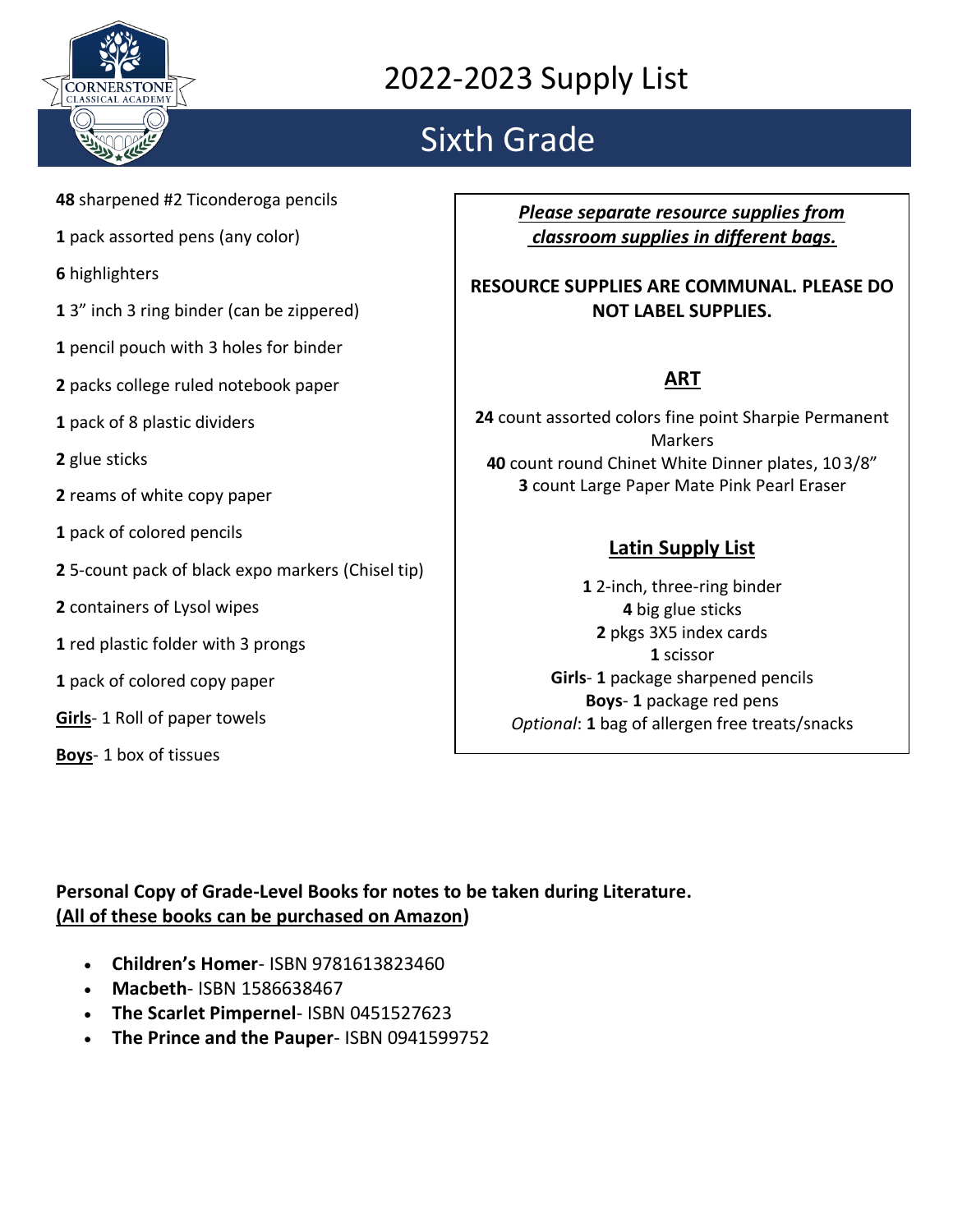

### Seventh Grade

### **For Teacher/classroom use-Please bring on the first day of school**

- **4** packs of College Ruled notebook paper
- **2** reams of white copy paper
- **2** packs of Expo Markers (Any color)
- **1** box of tissues
- **Girls** 1 container of Lysol wipes
- **Boys** 1 roll of paper towels

### **For Personal use throughout the year**

- **48** Ticonderoga pencils
- **1** red pen
- **1** pack of pens (Blue or Black)
- **1** highlighter
- **1** 2" inch 3 ring binder (can be zippered)
- **6** Folders with holes to go in binder
- Notebook/paper for each class
- **5** packs of index cards
- **1** Pack of Crayola Markers

### **Latin Supply List**

Student Daily Needs

Writing utensils:

(pen preferred/mechanical pencils discouraged)

Red pens

Dry erase markers

Highlighters

3x5 index cards (500)

**1** 5 subject spiral notebook with perforated pages